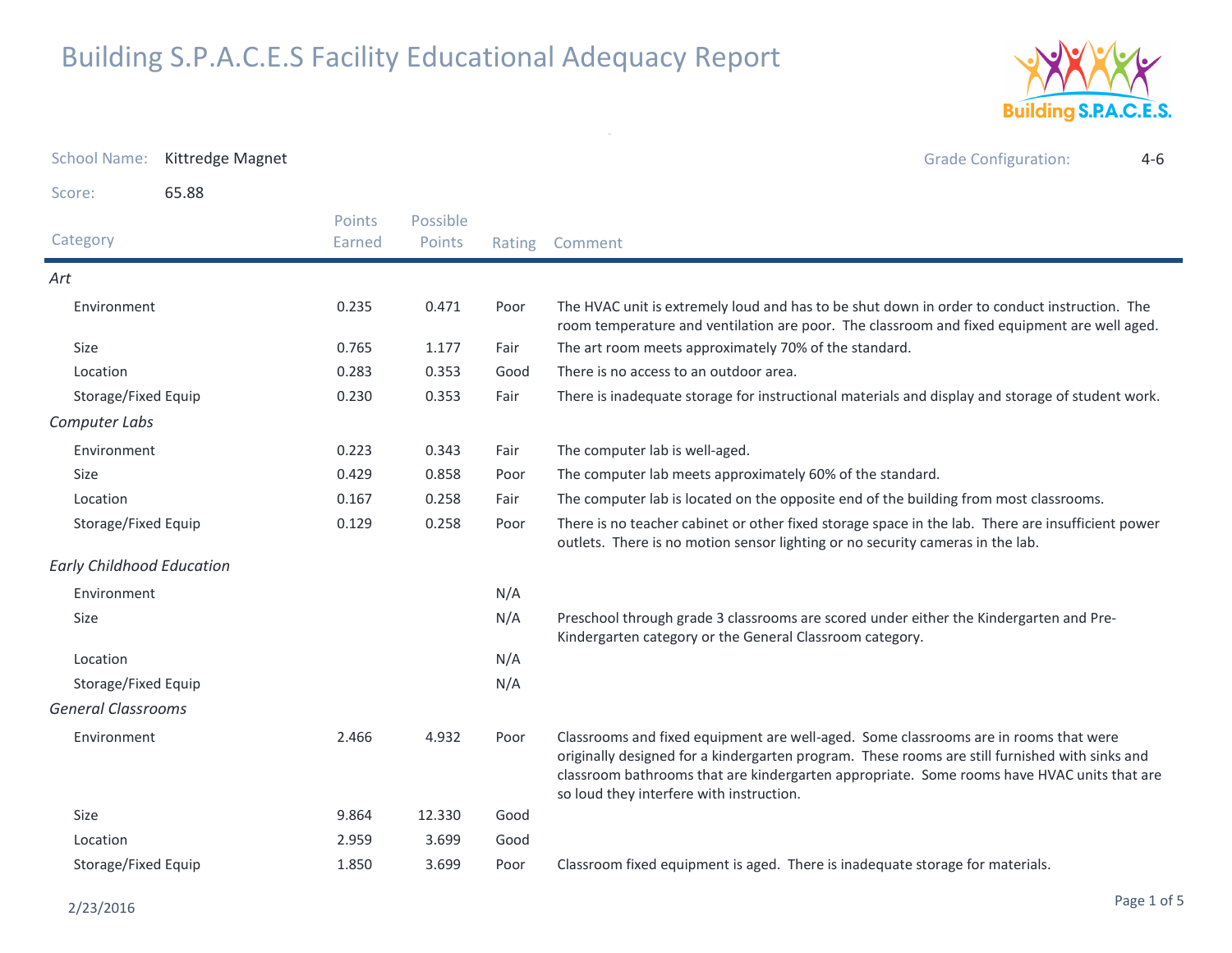

| <b>School Name:</b>                 | Kittredge Magnet                |                  |                    |        | <b>Grade Configuration:</b><br>$4-6$                                                                                                                                                                                                                                                         |
|-------------------------------------|---------------------------------|------------------|--------------------|--------|----------------------------------------------------------------------------------------------------------------------------------------------------------------------------------------------------------------------------------------------------------------------------------------------|
| Score:                              | 65.88                           |                  |                    |        |                                                                                                                                                                                                                                                                                              |
| Category                            |                                 | Points<br>Earned | Possible<br>Points | Rating | Comment                                                                                                                                                                                                                                                                                      |
| <b>Instructional Resource Rooms</b> |                                 |                  |                    |        |                                                                                                                                                                                                                                                                                              |
| Environment                         |                                 |                  |                    | N/A    |                                                                                                                                                                                                                                                                                              |
| Size                                |                                 |                  |                    | N/A    |                                                                                                                                                                                                                                                                                              |
| Location                            |                                 |                  |                    | N/A    |                                                                                                                                                                                                                                                                                              |
| Storage/Fixed Equip                 |                                 |                  |                    | N/A    |                                                                                                                                                                                                                                                                                              |
|                                     | Kindergarten & Pre-Kindergarten |                  |                    |        |                                                                                                                                                                                                                                                                                              |
| Environment                         |                                 |                  |                    | N/A    |                                                                                                                                                                                                                                                                                              |
| Size                                |                                 |                  |                    | N/A    |                                                                                                                                                                                                                                                                                              |
| Location                            |                                 |                  |                    | N/A    |                                                                                                                                                                                                                                                                                              |
| Storage/Fixed Equip                 |                                 |                  |                    | N/A    |                                                                                                                                                                                                                                                                                              |
| <b>Learning Environment</b>         |                                 |                  |                    |        |                                                                                                                                                                                                                                                                                              |
| Learning Style Variety              |                                 | 3.271            | 5.033              | Fair   | The traditional design of the building does not allow for flexible learning spaces. One room has<br>been designated for small group and project construction.                                                                                                                                |
| <b>Interior Environment</b>         |                                 | 1.007            | 2.013              | Poor   | The building and fixed equipment are well-aged. The building design does not support the needs<br>of the instructional program. The acoustics are poor in many classrooms due to the loudness of<br>the classroom HVAC system.                                                               |
| <b>Exterior Environment</b>         |                                 | 0.000            | 1.510              | Unsat  | There are no outdoor areas specifically designed for learning opportunities.                                                                                                                                                                                                                 |
| Environment                         |                                 | 0.491            | 0.981              | Poor   | The acoustics in the media center are poor. Noise transfer from a typical classroom and activity<br>from the adjoining general classroom can be heard. Environment appears well-aged. The size<br>and design of the space are not conducive to creating a flexible environment for learning. |
| Media Center                        |                                 |                  |                    |        |                                                                                                                                                                                                                                                                                              |
| Size                                |                                 | 1.226            | 2.453              | Poor   | The media center area is approximately 32% of the standard.                                                                                                                                                                                                                                  |
| Location                            |                                 | 0.589            | 0.736              | Good   |                                                                                                                                                                                                                                                                                              |
| Storage/Fixed Equip                 |                                 | 0.478            | 0.736              | Fair   | The media center has inadequate storage for resources and equipment. The area and its fixed<br>equipment are well-aged.                                                                                                                                                                      |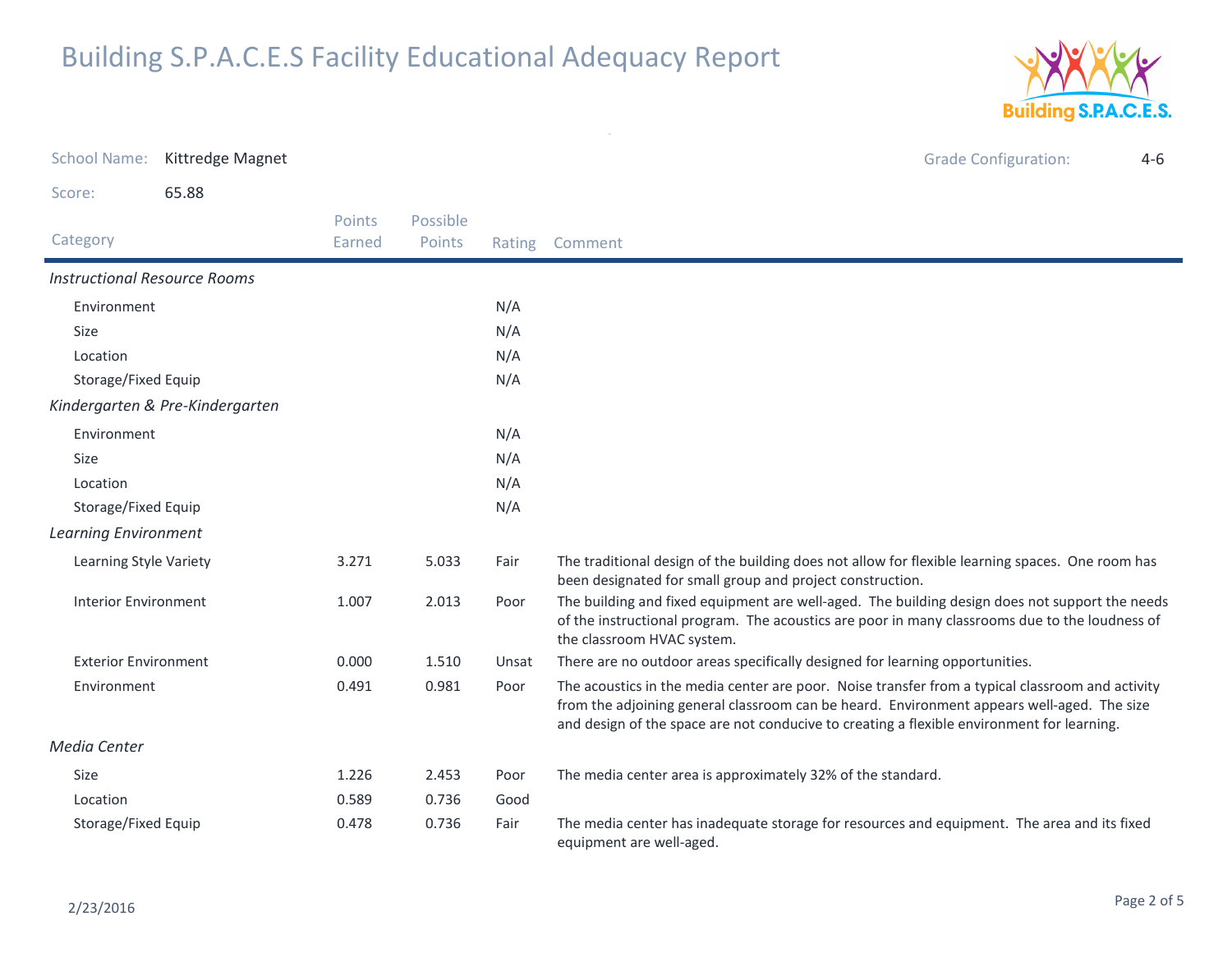

| <b>School Name:</b>       | Kittredge Magnet |                  |                    |        | <b>Grade Configuration:</b><br>$4 - 6$                                                                                                                                                                                  |
|---------------------------|------------------|------------------|--------------------|--------|-------------------------------------------------------------------------------------------------------------------------------------------------------------------------------------------------------------------------|
| Score:                    | 65.88            |                  |                    |        |                                                                                                                                                                                                                         |
| Category                  |                  | Points<br>Earned | Possible<br>Points | Rating | Comment                                                                                                                                                                                                                 |
| Music                     |                  |                  |                    |        |                                                                                                                                                                                                                         |
| Environment               |                  | 0.373            | 0.746              | Poor   | The band class is held on the stage in the cafeteria. The strings class meets in a general<br>classroom. The environment in terms of lighting, acoustics, and room configuration are<br>inadequate for a music program. |
| Size                      |                  | 1.212            | 1.864              | Fair   | The music rooms meet approximately 77% of the standard.                                                                                                                                                                 |
| Location                  |                  | 0.280            | 0.559              | Poor   | The band classroom is located on the stage of the cafeteria and the strings classroom is located<br>directly across from a 6th grade classroom.                                                                         |
| Storage/Fixed Equip       |                  | 0.280            | 0.559              | Poor   | There is no sink or high ceiling in the strings classroom. The band class stores instruments in<br>lockers located along the walls of the cafeteria.                                                                    |
| <b>Performing Arts</b>    |                  |                  |                    |        |                                                                                                                                                                                                                         |
| Environment               |                  | 0.304            | 0.608              | Poor   | The stage flooring is well aged as is entire stage area. The stage is not ADA accessible from any<br>point.                                                                                                             |
| <b>Size</b>               |                  | 1.217            | 1.521              | Good   | The stage does not have a dressing room nor adequate storage.                                                                                                                                                           |
| Location                  |                  | 0.456            | 0.456              | Excel  |                                                                                                                                                                                                                         |
| Storage/Fixed Equip       |                  | 0.297            | 0.456              | Fair   | The stage area and its fixed equipment are well-aged. There is inadequate storage.                                                                                                                                      |
| <b>Physical Education</b> |                  |                  |                    |        |                                                                                                                                                                                                                         |
| Environment               |                  | 0.966            | 1.933              | Poor   | The gymnasium area, its fixed equipment, and flooring are well-aged.                                                                                                                                                    |
| <b>Size</b>               |                  | 4.832            | 4.832              | Excel  |                                                                                                                                                                                                                         |
| Location                  |                  | 1.450            | 1.450              | Excel  |                                                                                                                                                                                                                         |
| Storage/Fixed Equip       |                  | 0.725            | 1.450              | Poor   | The gymnasium has inadequate storage for equipment. The rubber flooring is buckling in many<br>areas. The gymnasium and its fixed equipment are well-aged.                                                              |
| <b>Science</b>            |                  |                  |                    |        |                                                                                                                                                                                                                         |
| Environment               |                  | 0.252            | 0.503              | Poor   | The science classrooms were originally designed as general classrooms and are not well suited<br>for laboratory science instruction. Classroom fixed equipment well aged.                                               |
| <b>Size</b>               |                  | 1.007            | 1.258              | Good   |                                                                                                                                                                                                                         |
| Location                  |                  | 0.245            | 0.377              | Fair   | Science classrooms do not have any access to an outdoor patio area.                                                                                                                                                     |

 $\sim$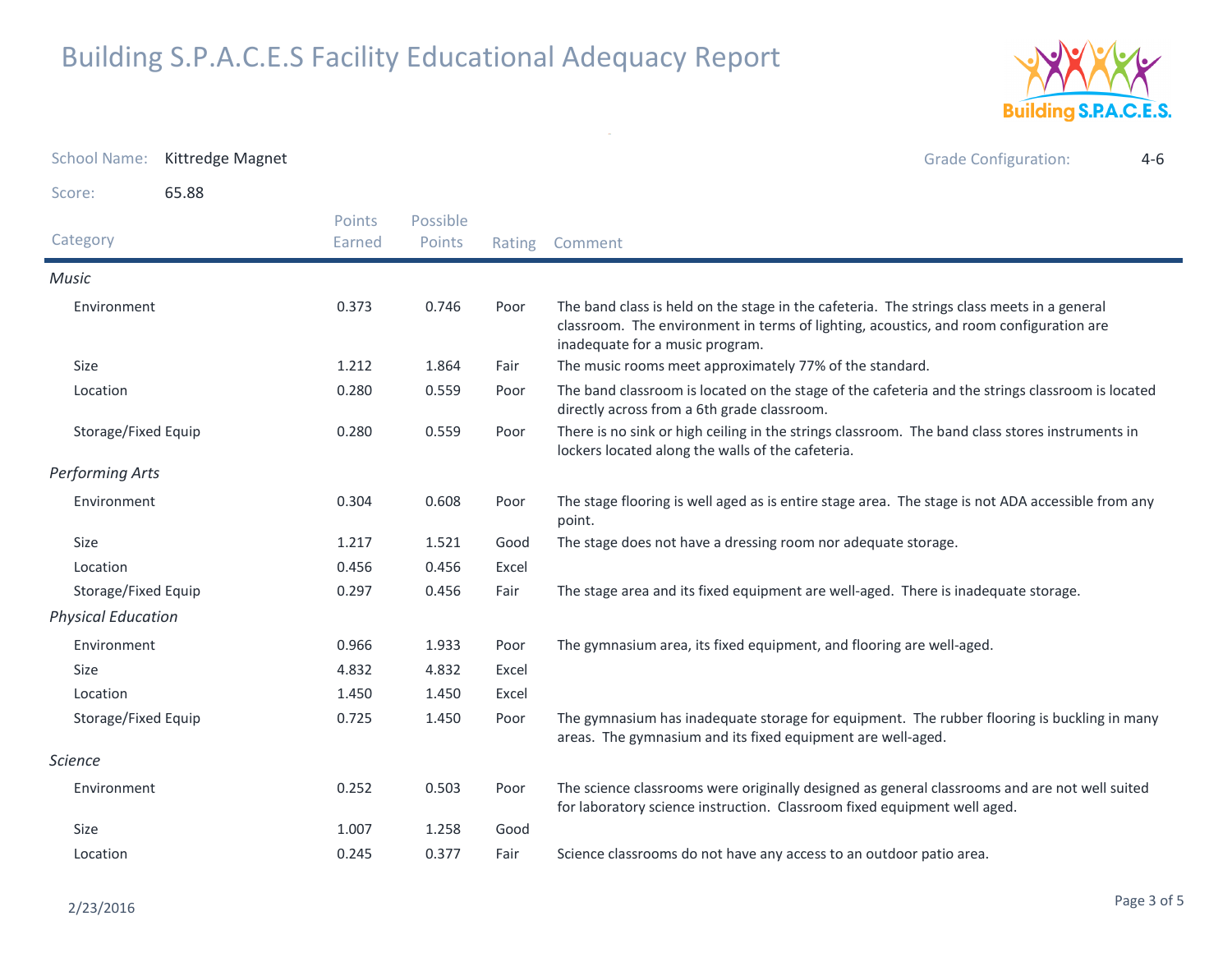

| <b>School Name:</b><br>Kittredge Magnet<br>65.88<br>Score:<br>Possible<br><b>Points</b><br>Category<br>Points<br>Earned<br>Rating<br>Comment<br><b>Science</b><br>Storage/Fixed Equip<br>0.189<br>0.377<br>Poor<br>shower.<br>Self-Contained Special Education<br>N/A<br>Environment<br>N/A<br><b>Size</b><br>Location<br>N/A<br>N/A<br>Storage/Fixed Equip<br><b>Non-Instructional Spaces</b><br>Administration<br>2.575<br>1.674<br>Fair<br>suite and the fixtures and fixed equipment are well-aged.<br>Cafeteria<br>5.033<br>There is not storage for chairs and tables when area is use for events.<br>4.026<br>Good<br>Food Service and Prep<br>4.059<br>6.245<br>Fair<br>Clinic<br>0.471<br>0.589<br>Good<br>positioned for easy supervision.<br>Counseling<br>0.191<br>0.294<br>Fair<br><b>Custodial and Maintenance</b><br>There is no custodial receiving area.<br>0.403<br>0.503<br>Good<br>0.714<br>0.893<br><b>Student Restrooms</b><br>Good<br>Faculty Work Space and Toilets<br>1.275<br>1.020<br>Good<br><b>Outside Spaces</b><br>Vehicular Traffic<br>1.007<br>2.013<br>Poor<br>times is a challenge.<br>0.979<br>Pedestrian Traffic<br>0.783<br>Good |  |  |  |                                                                                                                                                                                                      |
|------------------------------------------------------------------------------------------------------------------------------------------------------------------------------------------------------------------------------------------------------------------------------------------------------------------------------------------------------------------------------------------------------------------------------------------------------------------------------------------------------------------------------------------------------------------------------------------------------------------------------------------------------------------------------------------------------------------------------------------------------------------------------------------------------------------------------------------------------------------------------------------------------------------------------------------------------------------------------------------------------------------------------------------------------------------------------------------------------------------------------------------------------------------------|--|--|--|------------------------------------------------------------------------------------------------------------------------------------------------------------------------------------------------------|
|                                                                                                                                                                                                                                                                                                                                                                                                                                                                                                                                                                                                                                                                                                                                                                                                                                                                                                                                                                                                                                                                                                                                                                        |  |  |  | <b>Grade Configuration:</b><br>$4-6$                                                                                                                                                                 |
|                                                                                                                                                                                                                                                                                                                                                                                                                                                                                                                                                                                                                                                                                                                                                                                                                                                                                                                                                                                                                                                                                                                                                                        |  |  |  |                                                                                                                                                                                                      |
|                                                                                                                                                                                                                                                                                                                                                                                                                                                                                                                                                                                                                                                                                                                                                                                                                                                                                                                                                                                                                                                                                                                                                                        |  |  |  |                                                                                                                                                                                                      |
|                                                                                                                                                                                                                                                                                                                                                                                                                                                                                                                                                                                                                                                                                                                                                                                                                                                                                                                                                                                                                                                                                                                                                                        |  |  |  |                                                                                                                                                                                                      |
|                                                                                                                                                                                                                                                                                                                                                                                                                                                                                                                                                                                                                                                                                                                                                                                                                                                                                                                                                                                                                                                                                                                                                                        |  |  |  | The Science labs do not have basic science classroom furnishings. There is no demonstration<br>station, no appropriate storage for science equipment, no fire blanket, no eye wash, and no           |
|                                                                                                                                                                                                                                                                                                                                                                                                                                                                                                                                                                                                                                                                                                                                                                                                                                                                                                                                                                                                                                                                                                                                                                        |  |  |  |                                                                                                                                                                                                      |
|                                                                                                                                                                                                                                                                                                                                                                                                                                                                                                                                                                                                                                                                                                                                                                                                                                                                                                                                                                                                                                                                                                                                                                        |  |  |  |                                                                                                                                                                                                      |
|                                                                                                                                                                                                                                                                                                                                                                                                                                                                                                                                                                                                                                                                                                                                                                                                                                                                                                                                                                                                                                                                                                                                                                        |  |  |  |                                                                                                                                                                                                      |
|                                                                                                                                                                                                                                                                                                                                                                                                                                                                                                                                                                                                                                                                                                                                                                                                                                                                                                                                                                                                                                                                                                                                                                        |  |  |  |                                                                                                                                                                                                      |
|                                                                                                                                                                                                                                                                                                                                                                                                                                                                                                                                                                                                                                                                                                                                                                                                                                                                                                                                                                                                                                                                                                                                                                        |  |  |  |                                                                                                                                                                                                      |
|                                                                                                                                                                                                                                                                                                                                                                                                                                                                                                                                                                                                                                                                                                                                                                                                                                                                                                                                                                                                                                                                                                                                                                        |  |  |  |                                                                                                                                                                                                      |
|                                                                                                                                                                                                                                                                                                                                                                                                                                                                                                                                                                                                                                                                                                                                                                                                                                                                                                                                                                                                                                                                                                                                                                        |  |  |  | The administrative spaces are not adequate. The reception area is small, there is no conference<br>room space for small or large areas. There is a lack of storage throughout various offices of the |
|                                                                                                                                                                                                                                                                                                                                                                                                                                                                                                                                                                                                                                                                                                                                                                                                                                                                                                                                                                                                                                                                                                                                                                        |  |  |  |                                                                                                                                                                                                      |
|                                                                                                                                                                                                                                                                                                                                                                                                                                                                                                                                                                                                                                                                                                                                                                                                                                                                                                                                                                                                                                                                                                                                                                        |  |  |  | The HVAC in the food preparation area is inconsistent. There is no peep hole in the delivery door.                                                                                                   |
|                                                                                                                                                                                                                                                                                                                                                                                                                                                                                                                                                                                                                                                                                                                                                                                                                                                                                                                                                                                                                                                                                                                                                                        |  |  |  | The clinic area and fixed equipment are well-aged. There are two cot areas but one is not                                                                                                            |
|                                                                                                                                                                                                                                                                                                                                                                                                                                                                                                                                                                                                                                                                                                                                                                                                                                                                                                                                                                                                                                                                                                                                                                        |  |  |  | There is no reception area and no conference room for the counseling program.                                                                                                                        |
|                                                                                                                                                                                                                                                                                                                                                                                                                                                                                                                                                                                                                                                                                                                                                                                                                                                                                                                                                                                                                                                                                                                                                                        |  |  |  |                                                                                                                                                                                                      |
|                                                                                                                                                                                                                                                                                                                                                                                                                                                                                                                                                                                                                                                                                                                                                                                                                                                                                                                                                                                                                                                                                                                                                                        |  |  |  |                                                                                                                                                                                                      |
|                                                                                                                                                                                                                                                                                                                                                                                                                                                                                                                                                                                                                                                                                                                                                                                                                                                                                                                                                                                                                                                                                                                                                                        |  |  |  |                                                                                                                                                                                                      |
|                                                                                                                                                                                                                                                                                                                                                                                                                                                                                                                                                                                                                                                                                                                                                                                                                                                                                                                                                                                                                                                                                                                                                                        |  |  |  |                                                                                                                                                                                                      |
|                                                                                                                                                                                                                                                                                                                                                                                                                                                                                                                                                                                                                                                                                                                                                                                                                                                                                                                                                                                                                                                                                                                                                                        |  |  |  | Due to the size of the parking lot, a safe vehicular traffic pattern during pick-up and drop-off                                                                                                     |
|                                                                                                                                                                                                                                                                                                                                                                                                                                                                                                                                                                                                                                                                                                                                                                                                                                                                                                                                                                                                                                                                                                                                                                        |  |  |  |                                                                                                                                                                                                      |